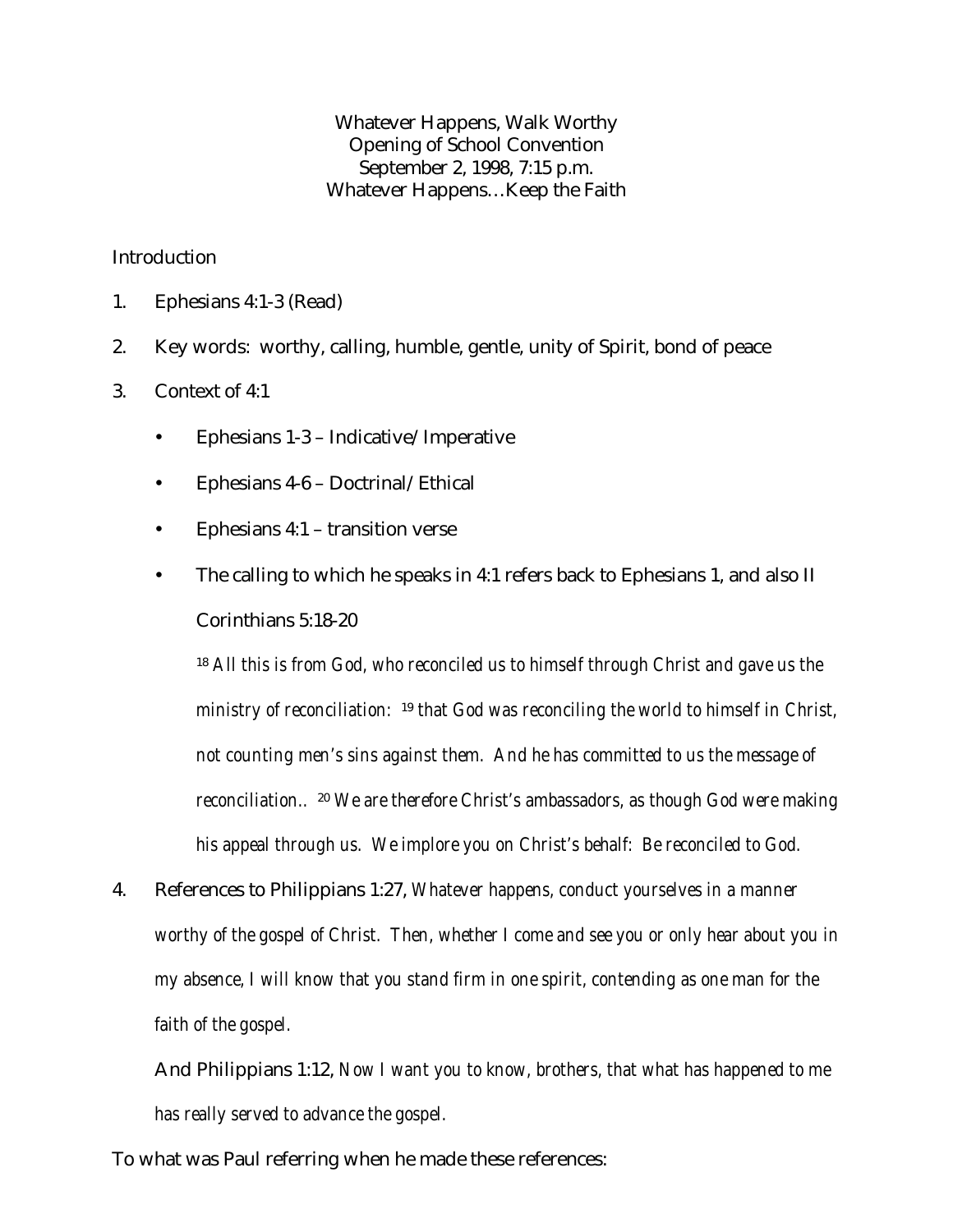- I. Whatever happens…
	- A. To get our answer, let's take a fascinating journey through the later part of Acts.
		- 1. Acts 20-23
			- Paul has just completed his third missionary journey
			- taken an offering for the Jerusalem church
			- knew he would never see some of his Christian friends again
				- ♦ On his way to Jerusalem, he stopped to visit with…
					- ∗ Ephesian elders (20:25)
					- ∗ Tyre Christians (21:4)
					- ∗ Caesarea Christians (21:12)
				- They begged him not to go "only trouble"
				- As predicted
					- ∗ Paul was arrested in Jerusalem (21:27)
					- ∗ He had gone to temple to pray
					- ∗ A riot broke out
					- ∗ Taken to Sanhedrin (great defense given)
		- 2. Acts 23:11ff following his defense before the Sanhedrin…
			- God gave him a vision (23:11, *The following night the Lord stood near Paul and said, "Take courage! As you have testified about me in Jerusalem, so you must also testify in Rome."*)
			- However, Jews plotted to kill him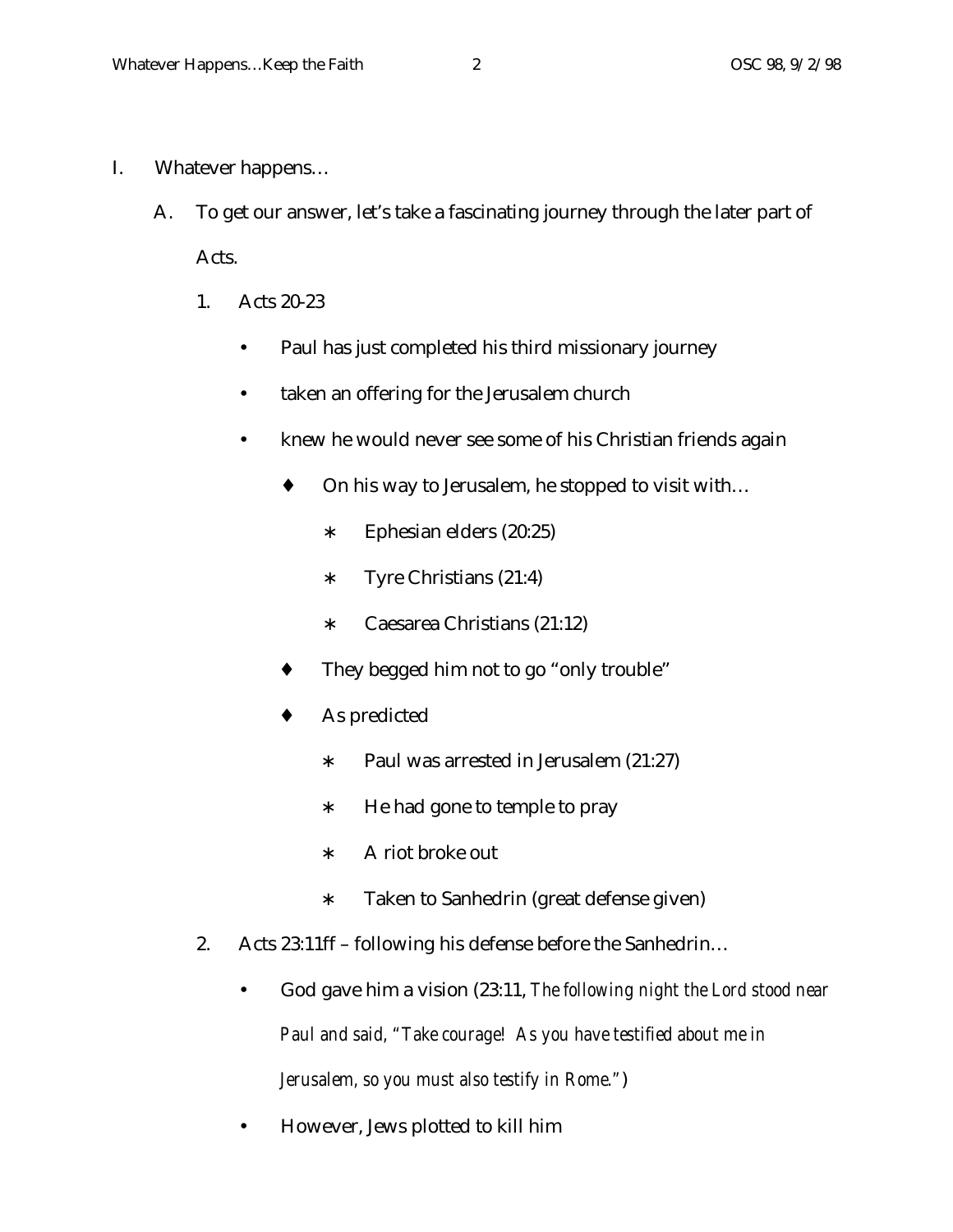- Paul was transferred to Caesarea
- 3. Acts 24-26
	- Placed on trial before Felix
	- Remained in prison for two years
	- Appeared before King Agrippa
- 4. Acts 27
	- Finally request granted-- sent to Rome for trial
	- Encountered typhoon
	- Experienced a ship wreck
- 5. Acts 28:16
	- He finally arrives in Rome
	- Placed in jail again
- B. What significance is there in the affirmation to "walk worthy" to MVNC students, faculty, and staff?
	- 1. Regarding your calling to be a worthy leader?
	- 2. Regarding the situation you find yourself in at MVNC.
- C. Paul's experience reminds us that…
	- \* Delays may occur
		- God told Paul he would go to Rome,
		- He did not tell Paul when, how, how long it would take before the vision would be fulfilled.
		- After God gave Paul the vision...(23:11)
			- ♦ Paul was placed in prison for two years.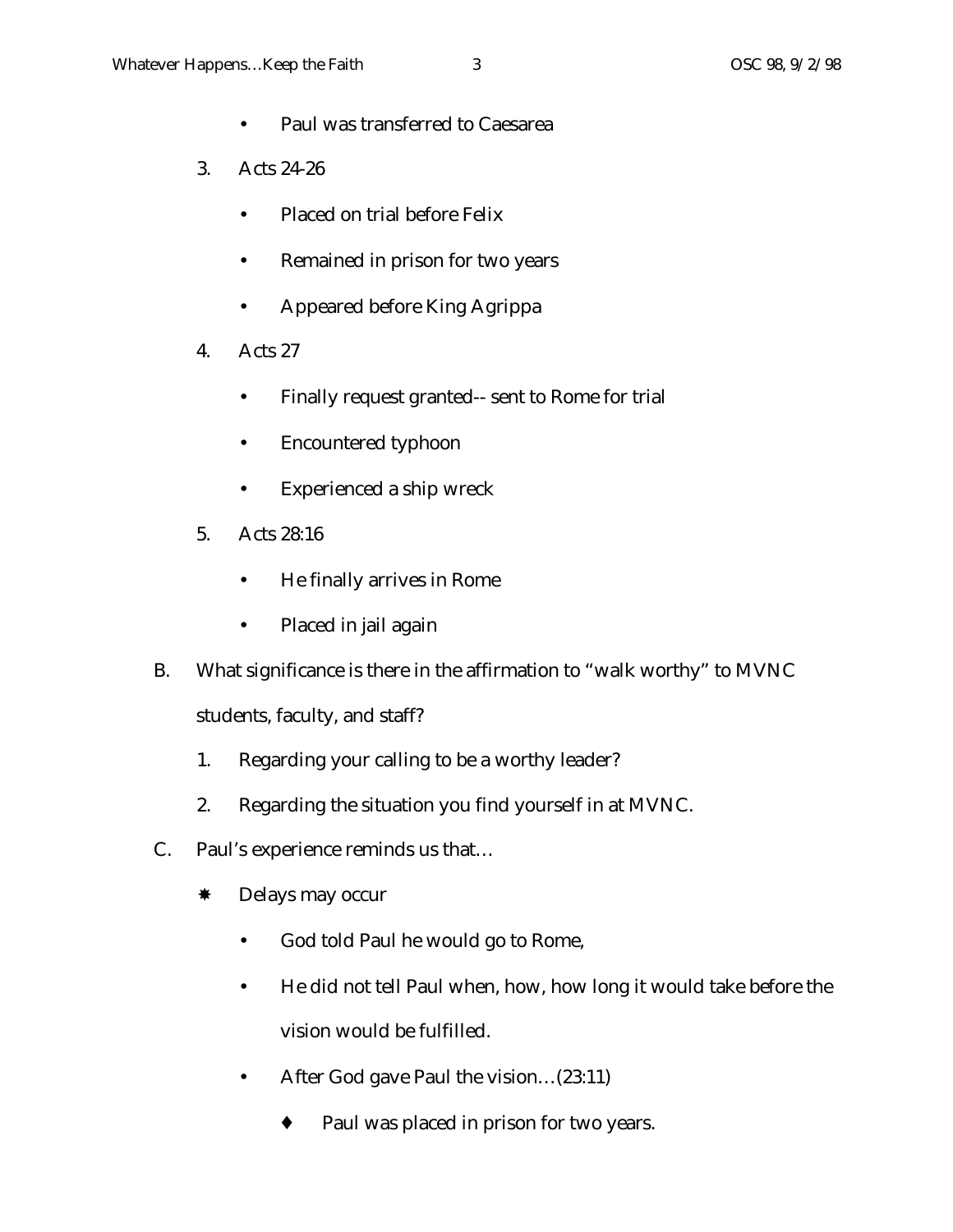- For Paul, for us...progress may not seem as evident at times in your work, your calling, plans…
- \* Suffering and hardships may result
	- For Paul, there was a plot to kill him
	- He was manipulated (24:26)
	- He received threats of death (23:21)
	- He encountered a typhoon (22:14, 18)
	- He experienced a shipwreck (27:27)
		- ♦ You (we) may have been tempted, at times, to wonder why the problems, sickness, hardships, hassles, when you are following God's calling.
- Doubts could arise
	- Paul could have thought about his friends and their advice
		- $\bullet$  (21:14) They urged him not to go.
		- $(21:12)$  They pleaded with him.
	- He could have questioned his own judgment
		- (Acts 26:32) "This man could have been set free if…."
	- Paul could have said, "Did I make a mistake?"
	- Perhaps we are tempted at times to look back and ask:
		- Why?
		- ♦ What if?
		- Did I make a mistake?
	- Paul did not.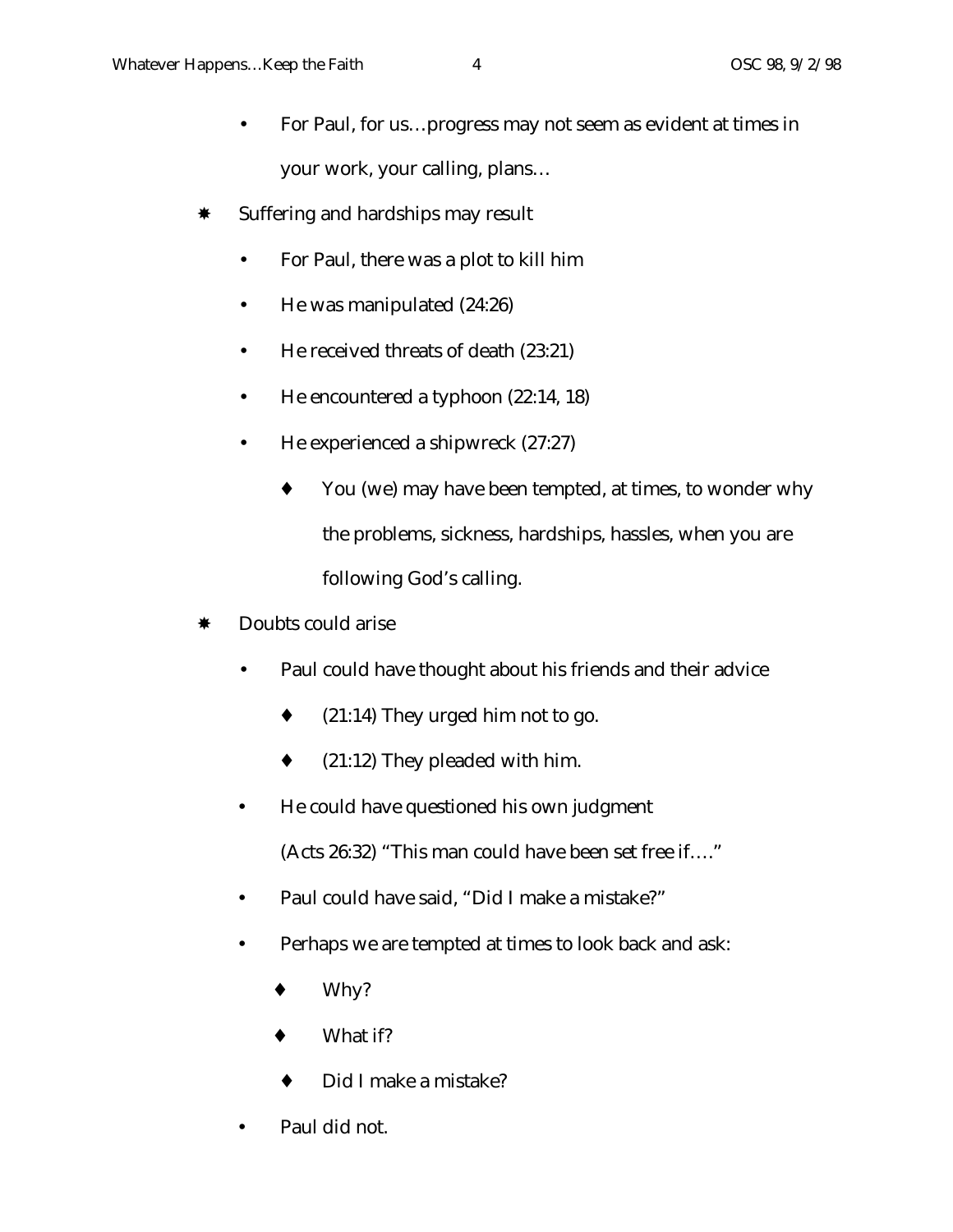- I am more tempted to.
- "Disasters" or parallels in our lives may hit us
	- typhoon
	- shipwreck
- In all of these times, we need to be reminded of the words of the song by W. C. Martin,

*I trust in God wherever I may be On the land or on the rolling sea For come what may from day to day My Heavenly Father watches over me. He makes the rose an object of His care He guides the eagle through the pathless air And surely He remembers me My Heavenly Father watches over me. I trust in God; I know He cares for me; On mountain bleak, or on the stormy sea, Though billows roll, He keeps my soul My heavenly Father watches over me.*

But, in spite of all the above experiences for Paul—in spite of "what happened"…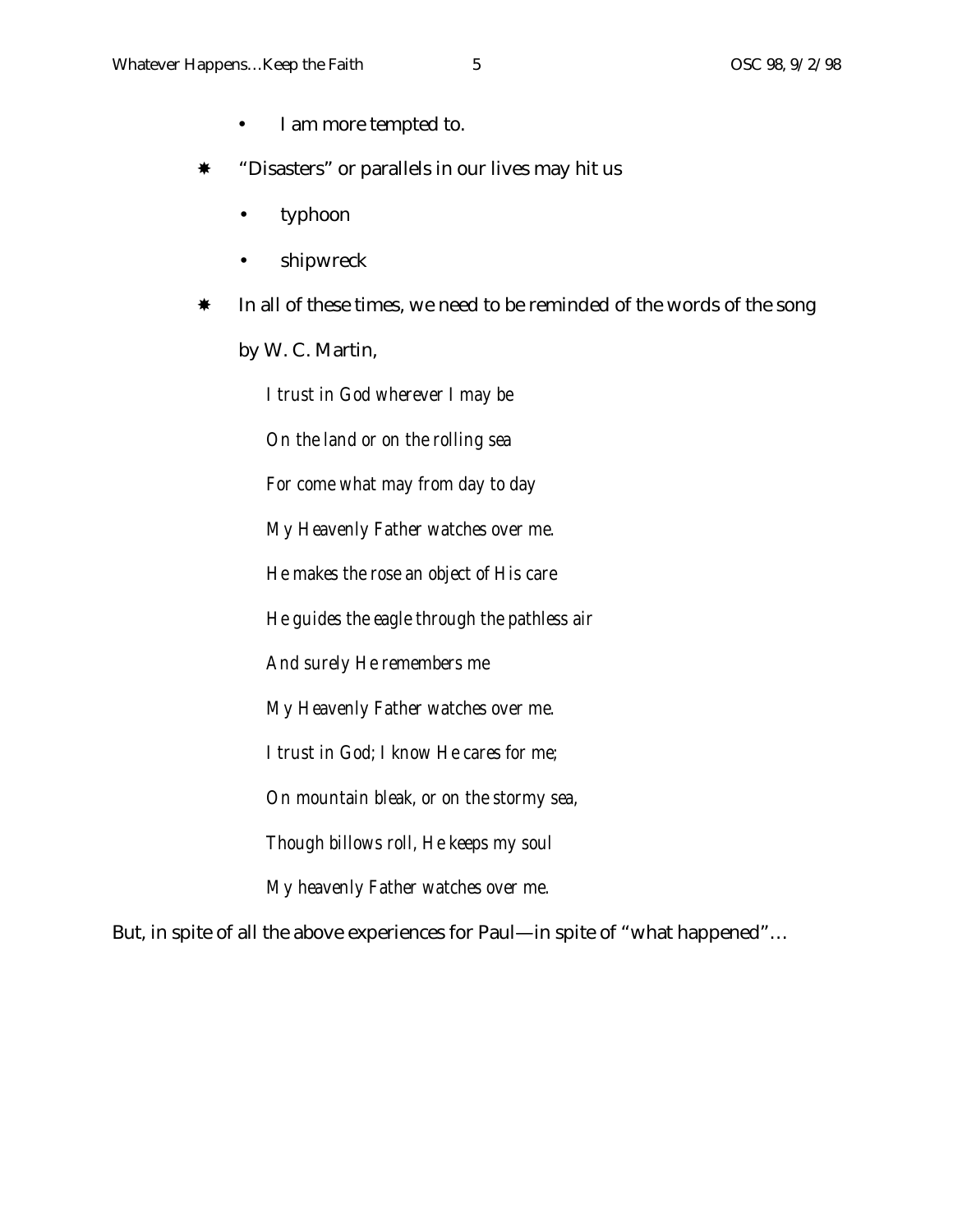- II. He walked worthy
	- A. Read Acts 27:25 (wrong on outline), *So keep up your courage, men, for I have faith in God that it will happen just as he told me.*
		- 1. When tempted to doubt, have faith in God.
		- 2. Paul walked worthy through transforming faith. "I have faith in God…that it will happen…" (That's transforming faith!)
	- B. This passage reminds me of another passage in Phil. 4:12, *I know what it is to be in need, and I know what it is to have plenty. I have learned to secret of being content in any and every situation, whether well fed or hungry, whether living in plenty or in want.*
		- 1. Paul walked worthy…with quiet contentment
			- 14 days without food
			- all the delays/suffering/setbacks
			- Yet his transforming faith held him steady.
		- 2. Paul's journey, my journey, your journey, gives us new meaning to the song,

*In His time, in His time,*

*He makes all things beautiful in His time.*

*Lord, please show me everyday*

*As You're teaching me Your way,*

*That You do just what you say, in Your time.*

- C. Paul "walked worthy" for miraculous results (Acts 28:31)
	- 1. God's word to Paul was finally realized. He arrived in Rome.
		- Was everything easy? NO. Prison faced him...again.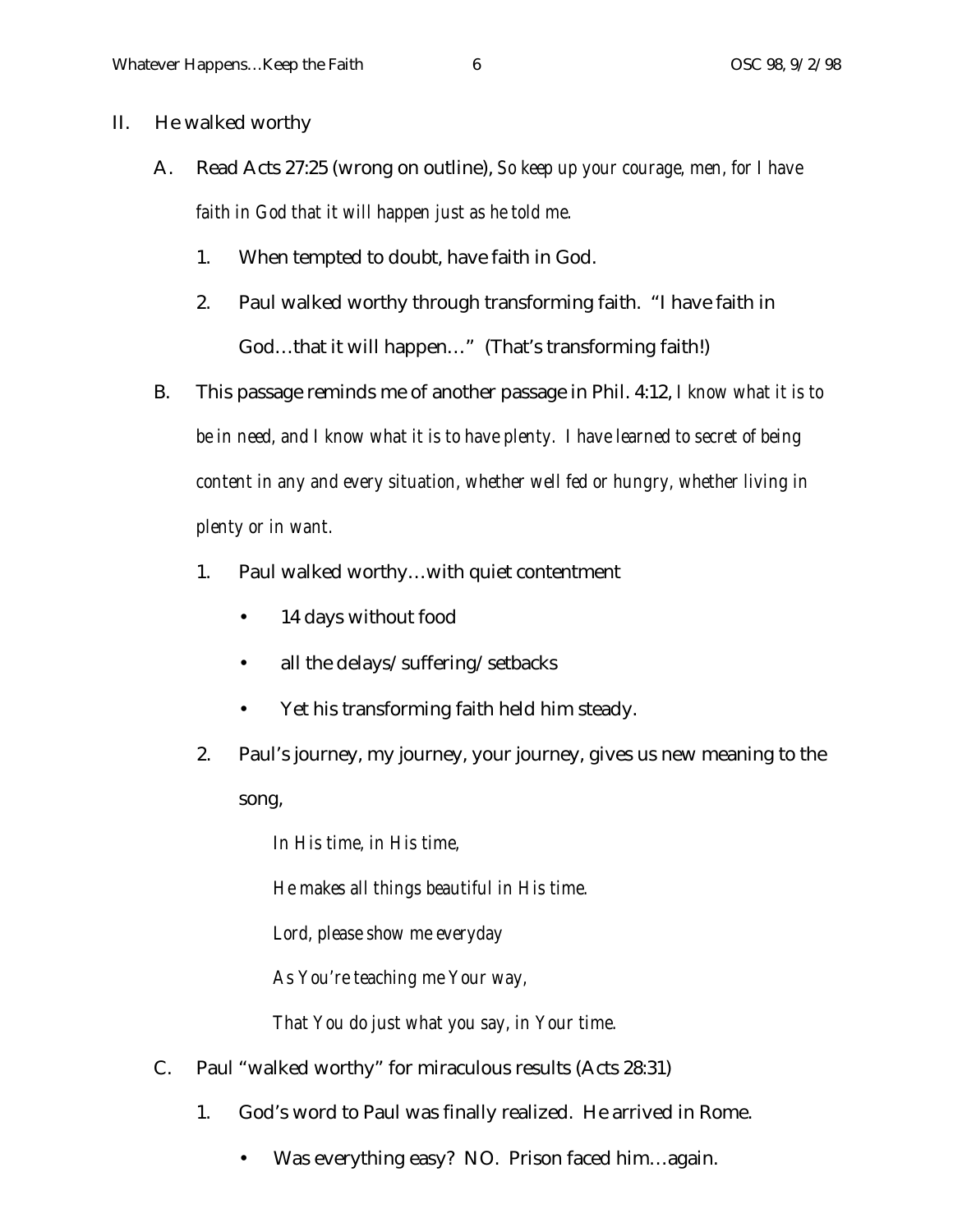- Did he complain? NO. Instead, he…
	- wrote Prison Epistles
	- ♦ evangelized the guards
	- ♦ nurtured believers
- 2. He accepted the situation, the place, where God placed him, and "bloomed" where he was planted.
	- He accepted the situation where he found himself, and God used him profoundly in exactly that setting.
- 3. Again, song comes to my mind.

*God will make a way, when there seems to be no way,*

*He works in ways we cannot see,*

*He will make a way for me,*

*He will be my guide, hold me closely to His side,*

*With love and strength for each new day,*

*He will make a way. God will make a way.*

- 4. For you…for me at MVNC—there may be problems…at home, at school, with friends, or finances. There may be a death of a family member, loss of a job, a low grace, or misunderstandings.
- 5. Yet, with a strong faith in God, He will make a way… and hold us steady…until He shows us His way.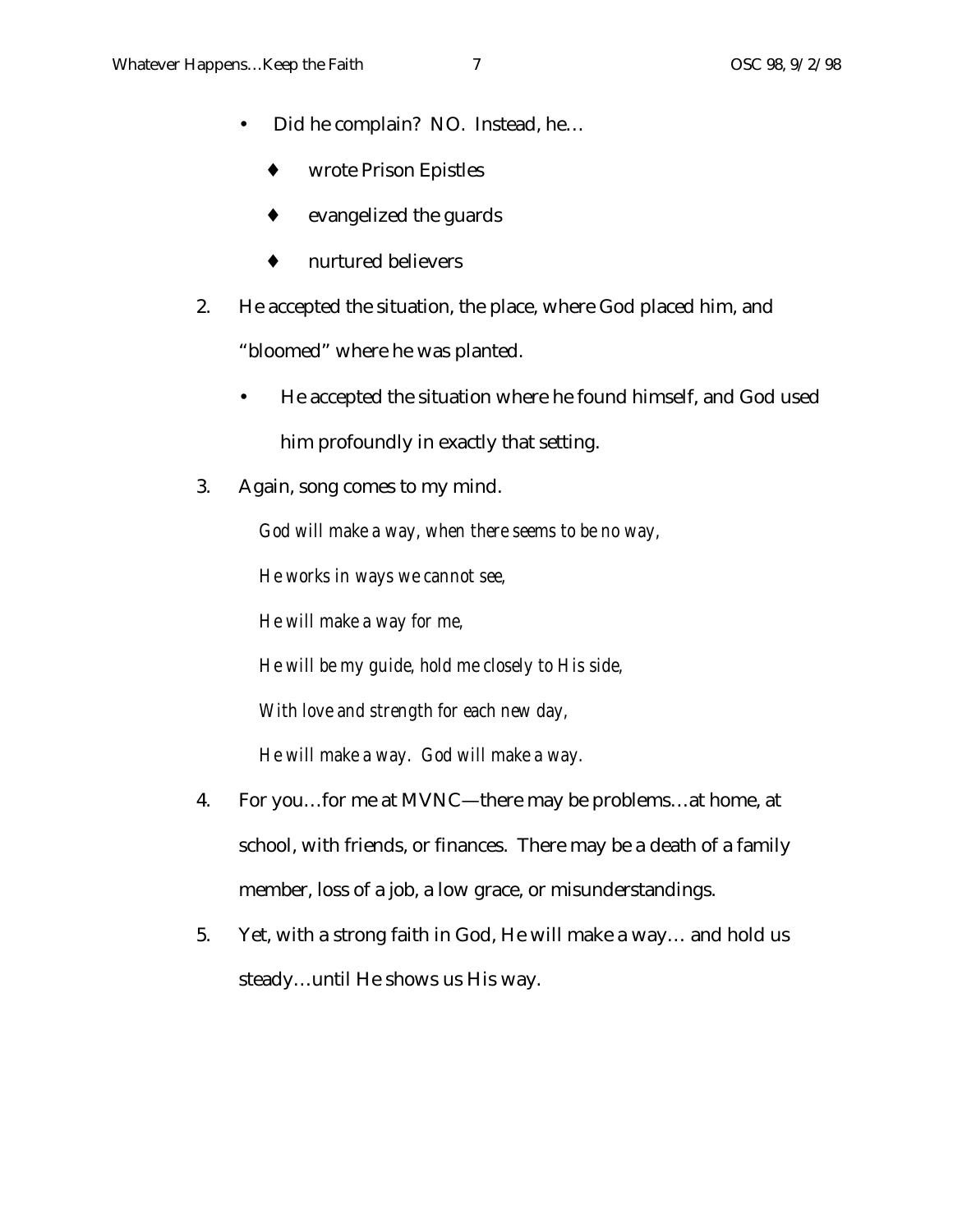## **Conclusion**

- 1. Whatever happens to you at MVNC…(and beyond)
	- positively/negatively
	- good/bad
	- affirming/undermining
- 2. You can walk worthy…by keeping the faith, as did Paul (Acts 27:25)
	- Whatever happens... keep the faith.
		- ♦ It's okay. God is in control.
		- ♦ Stephen's e-mail; ELF-MVNC…
- 3. Another chorus:

*Grace alone, which God supplies,*

*Strength unknown, He will provide*

*Christ in us, our Cornerstone,*

*We will go forth by grace alone.*

4. Do you know the chorus, "Faith in God"

*Faith in God can move a mighty mountain,*

*Faith can calm the troubled sea,*

*Faith can make the desert like a fountain,*

*Faith can bring the victory.*

5. Remember the words of Paul in the midst of delays, suffering, typhoon, and shipwreck, "Keep up the courage, men, for I have faith in God that he will do exactly what he said he would do."